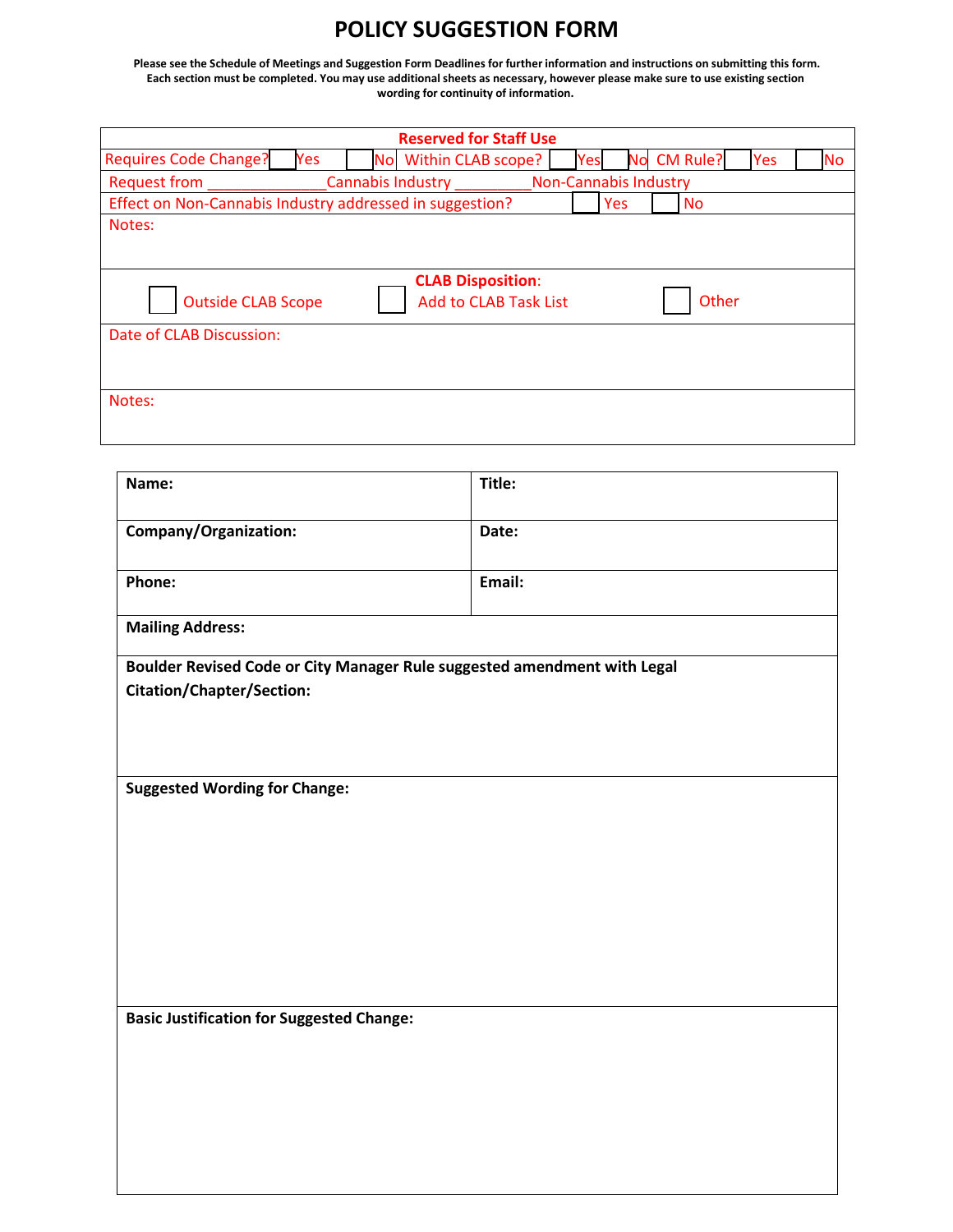| Examples of when the current Code or Rule has caused a problem (please provide real world    |
|----------------------------------------------------------------------------------------------|
| examples):                                                                                   |
|                                                                                              |
|                                                                                              |
|                                                                                              |
|                                                                                              |
|                                                                                              |
|                                                                                              |
|                                                                                              |
|                                                                                              |
|                                                                                              |
|                                                                                              |
|                                                                                              |
|                                                                                              |
|                                                                                              |
| Explain how the change would affect/benefit the Industry:                                    |
|                                                                                              |
|                                                                                              |
|                                                                                              |
|                                                                                              |
|                                                                                              |
|                                                                                              |
|                                                                                              |
|                                                                                              |
|                                                                                              |
|                                                                                              |
|                                                                                              |
|                                                                                              |
|                                                                                              |
| Explain how the change would affect/benefit the City organization:                           |
|                                                                                              |
|                                                                                              |
|                                                                                              |
|                                                                                              |
|                                                                                              |
|                                                                                              |
|                                                                                              |
|                                                                                              |
|                                                                                              |
|                                                                                              |
|                                                                                              |
|                                                                                              |
|                                                                                              |
| Explain how the change would affect/benefit members of the Public who are not (a) related to |
| the marijuana and hemp industry or (b) marijuana or hemp customers:                          |
|                                                                                              |
|                                                                                              |
|                                                                                              |
|                                                                                              |
|                                                                                              |
|                                                                                              |
|                                                                                              |
|                                                                                              |
|                                                                                              |
|                                                                                              |
| List any documents you have provided which support the proposed change:                      |
|                                                                                              |
|                                                                                              |
|                                                                                              |
|                                                                                              |
|                                                                                              |
|                                                                                              |
|                                                                                              |
|                                                                                              |